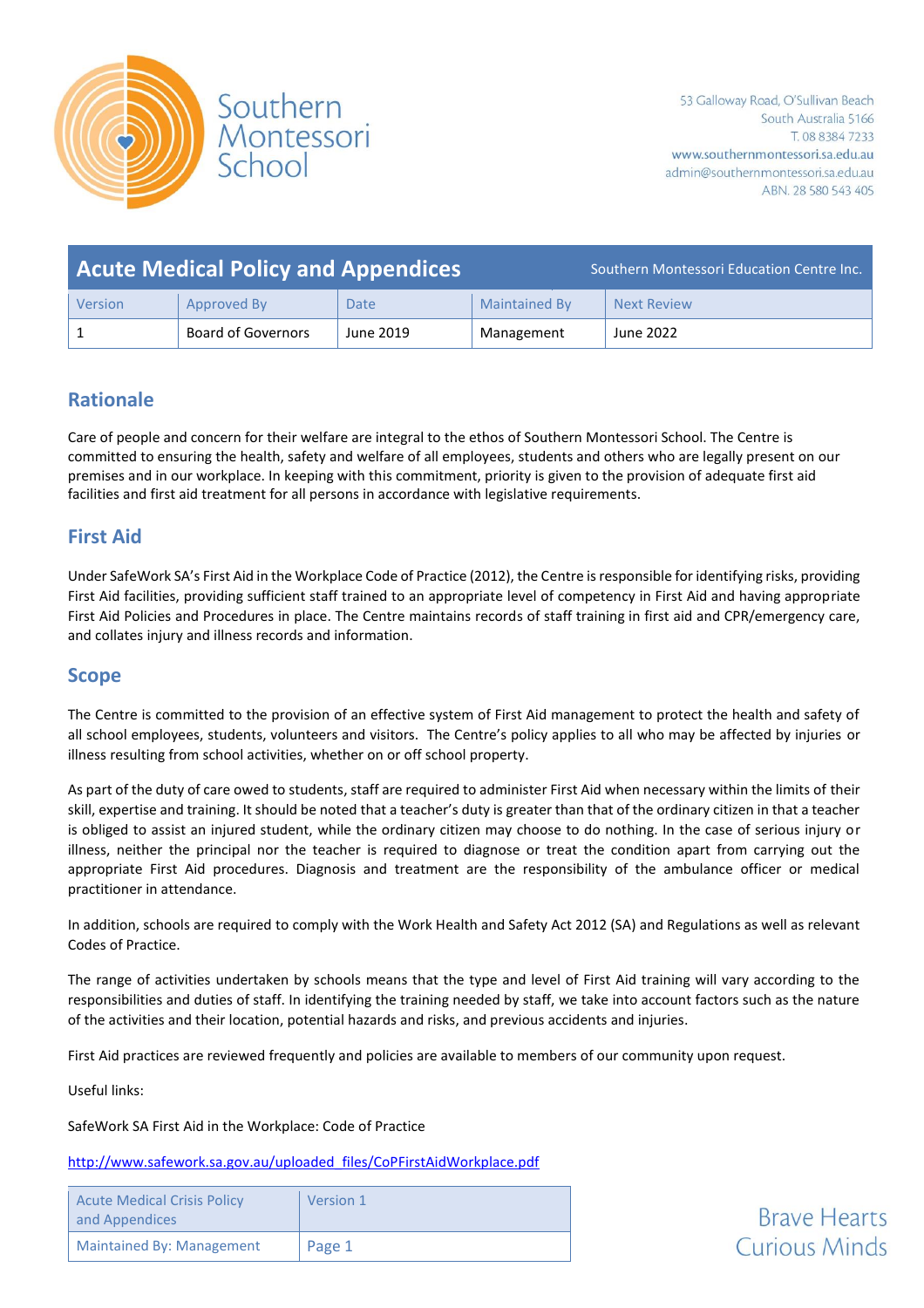#### <http://www.legislation.sa.gov.au/LZ/C/A/WORK%20HEALTH%20AND%20SAFETY%20ACT%202012.aspx>

Work Health and Safety Regulations 2012

<http://www.legislation.sa.gov.au/LZ/C/R/Work%20Health%20and%20Safety%20Regulations%202012.aspx>

# **Communicable Diseases**

Students or staff suffering from infectious diseases are required to stay away from school until a medical certificate is produced, and/or until there is no longer a risk of infection to others.

Our Centre will comply with the detailed instructions and exclusion periods contained in the current edition of "You've Got What? - Prevention and control of notifiable and other infectious diseases in children and adults - published by the Department of Health.

Exclusion periods based on recommendations given by the National Health and Medical Research Council are published in the Parent Handbook.

## **Chronic Conditions Management**

(Asthma, Anaphylaxis, Epilepsy, Continence, Neurological etc)

The Centre requires:

- A current Management Plan, including descriptions of signs and symptoms and medication administration details, developed in consultation with the student's parents/carer and doctor
- Parent/carer to return MEDICATION ADMINISTRATION FORM A
- Medication must be handed to class teacher in pharmacy prepared package

#### **Procedures and Practices**

Staff will follow Management Plans and use these guidelines:

- Medication will be kept in the classroom for daily management of the condition.
- Parents are responsible for the regular cleaning of devices, the replacement of out of date medication, and for informing the school of any change to the frequency or dose of medication.
- In the event of an acute asthma attack, the staff will follow the emergency plan, call an ambulance and notify parent/carer as soon as is practical.

# **Defibrillator**

The Centre owns a defibrillator and staff are trained in how to use it. Emergency situations requiring its use will usually mean following the directions of a paramedic over the phone. Where this is not possible it will be used in strict accordance with staff training and advice given audibly by the device.

#### **Awareness**

We are committed to raising staff, student and school community awareness about chronic conditions. This includes information relating to:

- regular training and updates for school staff in recognising and responding appropriately to an anaphylactic reaction, including competently administering an EpiPen®
- management and prevention strategies
- communication with staff, students and parents/carers

| <b>Acute Medical Crisis Policy</b><br>and Appendices | Version 1 |
|------------------------------------------------------|-----------|
| Maintained By: Management                            | Page 2    |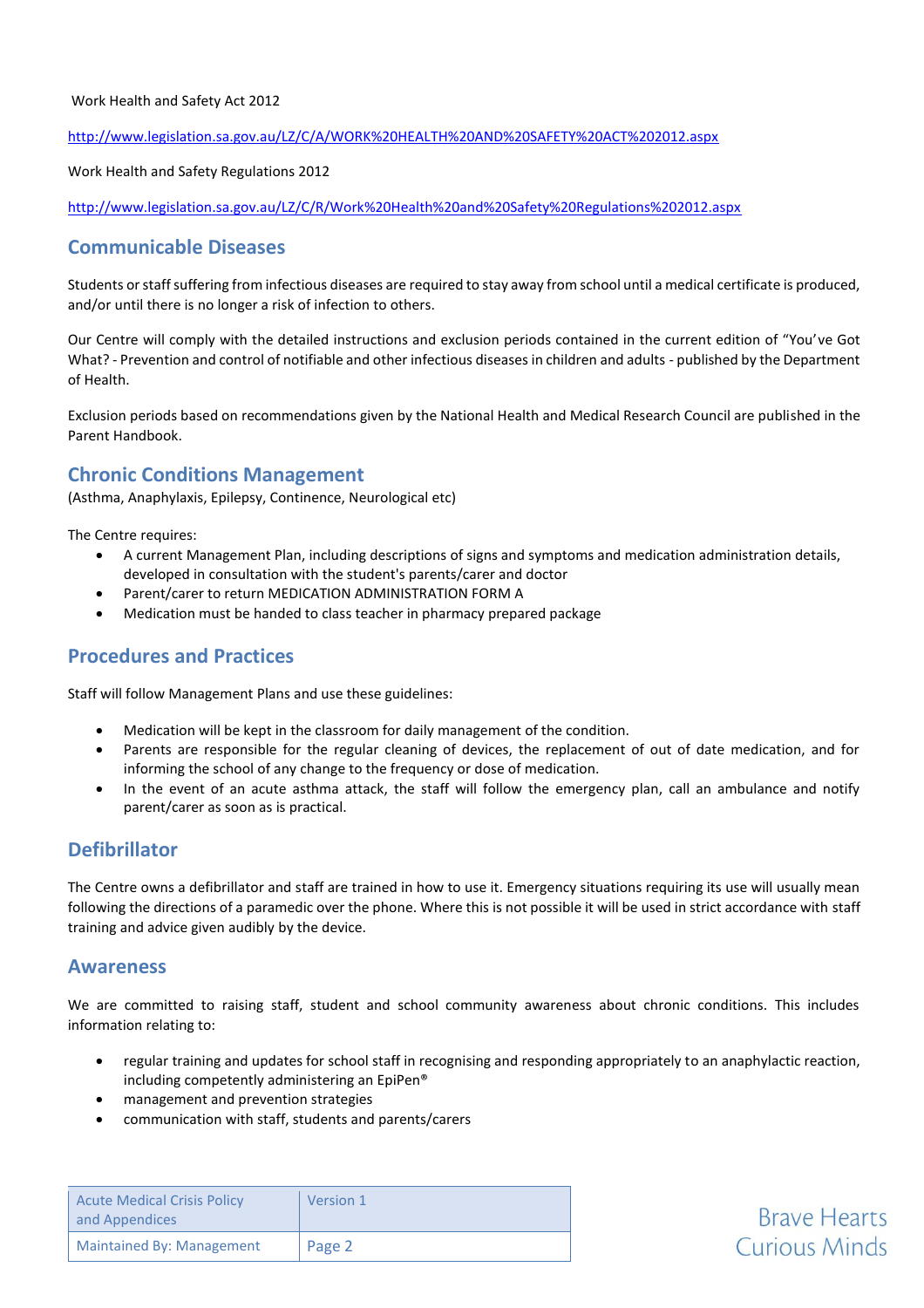# **School Camps**

There are special considerations in caring for a student with chronic conditions while on school camp and so educators and parents need to work closely to ensure Management Plan, including medication administration details are up to date. The Form should be sent home a few weeks before the camp so that the parent / carer and student's doctor can complete it.

This form should be completed prior to departure for camp and handed to the staff member in charge. This form will ensure that staff have the most up to date medical information about the student and their asthma.

## **Immunisation**

Refer to the Centre's Immunisation Position Statement.

The safety of children is our highest priority. We adhere to exclusion periods as set out by SA Health Guidelines (You've Got What?) until risks have subsided.

# **First Aid Officers**

The Centre complies with legislative requirements regarding the number and qualification level of First Aid Officers.

# **Related Policies and Documents**

Appendix A,B and C Health and Wellbeing Policy Immunisation Position Statement "You've Got What? - Prevention and control of notifiable and other infectious diseases in children and adults - published by the Department of Health.

| <b>Document History and Version Control Table</b> |               |                           |                               |  |  |  |
|---------------------------------------------------|---------------|---------------------------|-------------------------------|--|--|--|
| Version                                           | Date Approved | Approved By               | <b>Brief Description</b>      |  |  |  |
|                                                   | June 2019     | <b>Board of Governors</b> | Creation of original document |  |  |  |

| <b>Acute Medical Crisis Policy</b><br>and Appendices | Version 1 |
|------------------------------------------------------|-----------|
| <b>Maintained By: Management</b>                     | Page 3    |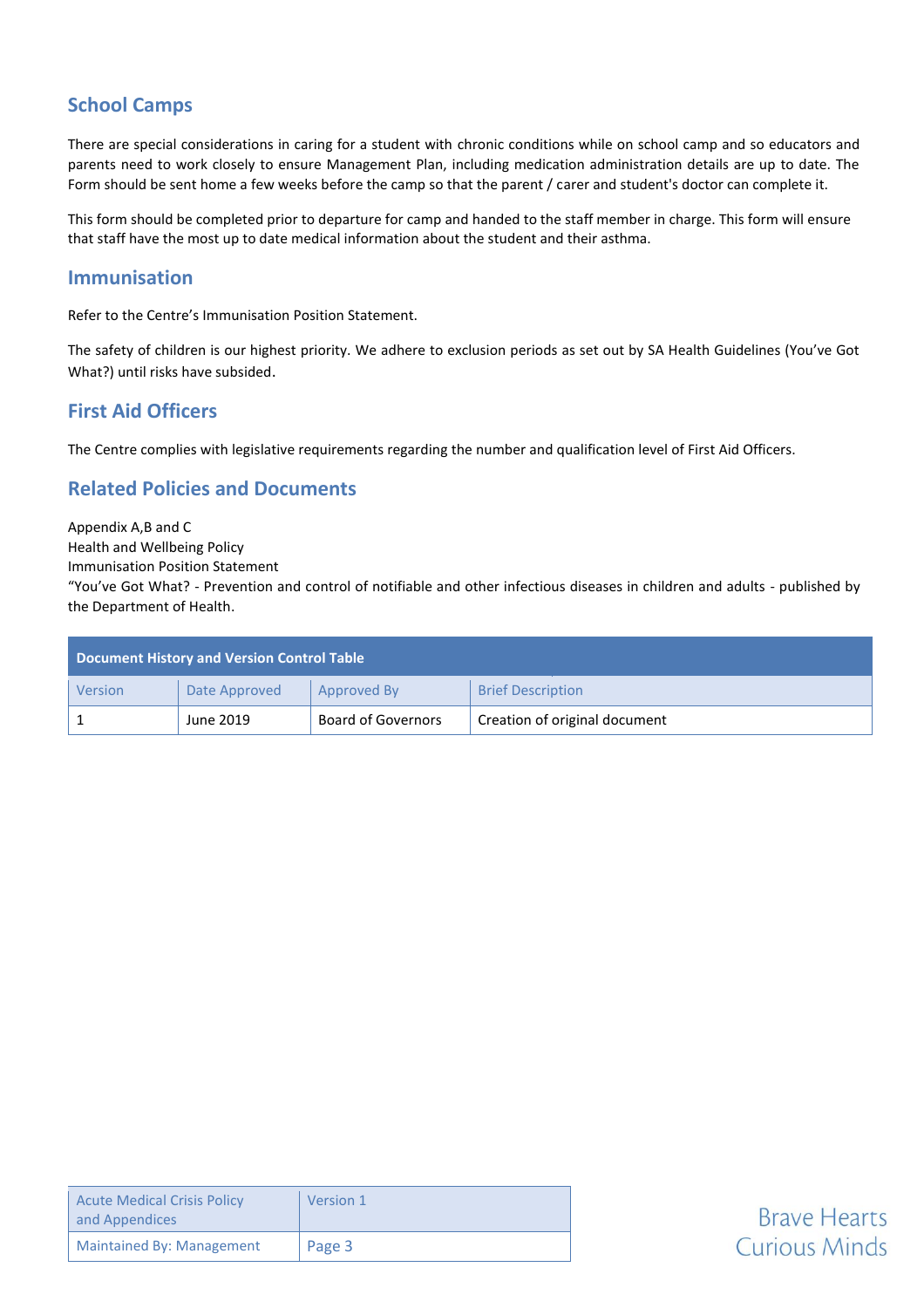

**Brave Hearts Curious Minds** 

# **MEDICATION ADMINISTRATION FORM**

to administer medication to my child.

L.

authorise staff of Southern Montessori School

| Date: |  |  |
|-------|--|--|
|       |  |  |

Medication can only be given to a child if it is in its original packaging. Medication will only be administered to the child for whom it has been prescribed, from a container bearing the child's name, in accordance with the instructions. In the case of asthma / anaphylaxis, the parent / caregiver must provide an Asthma / Anaphylaxis Management Plan from their doctor and an emergency or first aid care plan.

| <b>STUDENT'S NAME</b>           |                   |
|---------------------------------|-------------------|
| Parent's / Caregiver's          | Contact number(s) |
| name(s)                         |                   |
|                                 |                   |
| <b>Name of Medication</b>       |                   |
| Dosage of each                  |                   |
| administration                  |                   |
| <b>Frequency &amp; duration</b> |                   |
| of administration               |                   |
| Symptoms your child             |                   |
| usually displays                |                   |
|                                 |                   |
| Emergency / special             |                   |
| instructions                    |                   |
|                                 |                   |
| Parent / Caregiver              | Date:             |
| signature                       |                   |
| Staff member signature          | Date:             |
| Signature of doctor or          | Date:             |
| pharmacist. Only needed         |                   |
| where long-term medication      |                   |
| is administered.                |                   |

Refer to record of medication administration.

| <b>Acute Medical Crisis Policy</b><br>and Appendices | Version 1 |
|------------------------------------------------------|-----------|
| <b>Maintained By: Management</b>                     | Page 4    |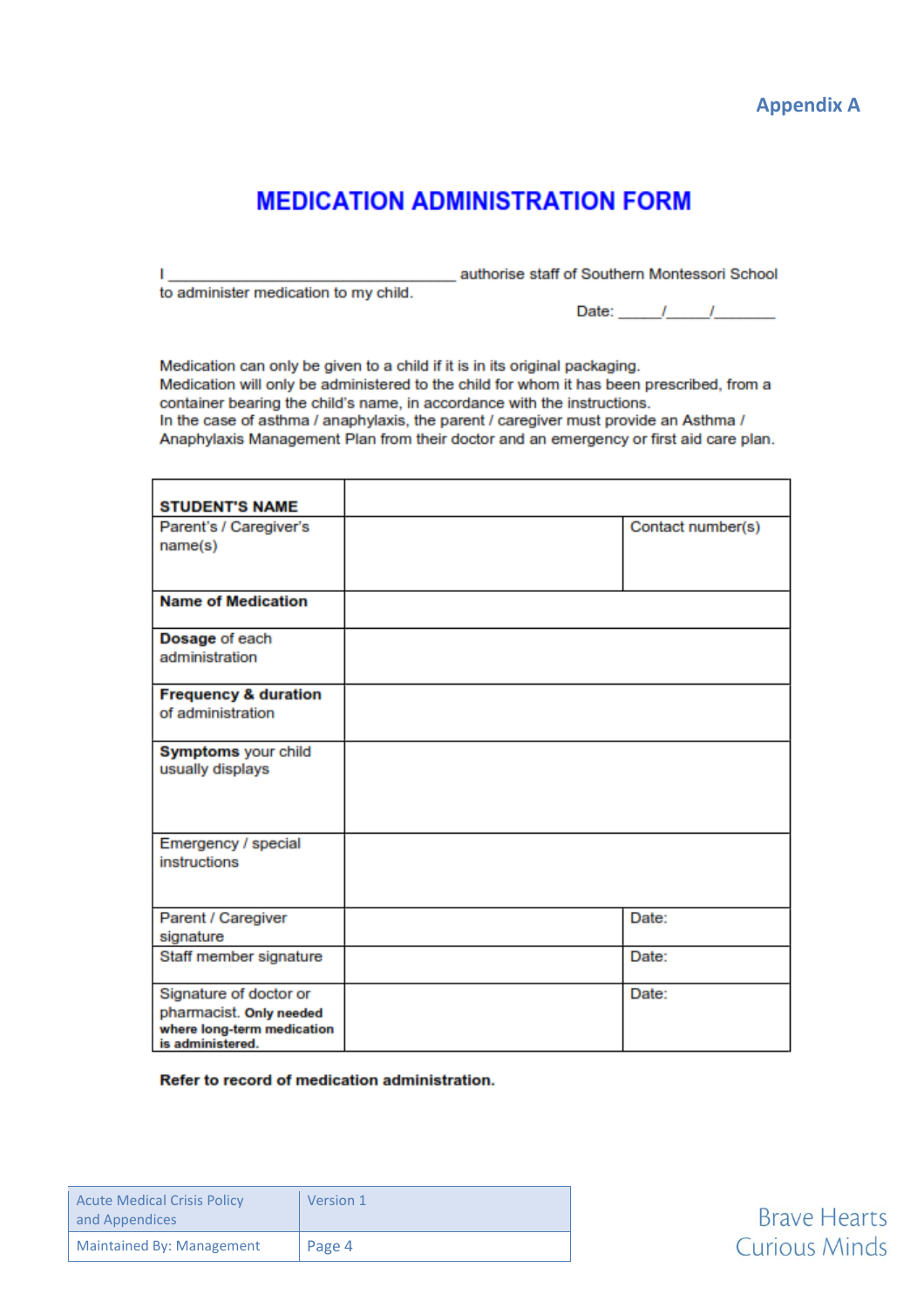Southern Montessori School

# **Record of Medication Administration**

|  |  |  |  |  |  |  | Medication administered                   |
|--|--|--|--|--|--|--|-------------------------------------------|
|  |  |  |  |  |  |  | Date                                      |
|  |  |  |  |  |  |  | Time                                      |
|  |  |  |  |  |  |  | Dosage<br>administered                    |
|  |  |  |  |  |  |  | administration<br>Method of               |
|  |  |  |  |  |  |  | administering<br>Signature of<br>educator |
|  |  |  |  |  |  |  | Signature of<br>witness                   |
|  |  |  |  |  |  |  | Parent Signature<br>(Verification)        |

| <b>Acute Medical Crisis Policy</b><br>and Appendices | Version 1 |
|------------------------------------------------------|-----------|
| Maintained By: Management                            | Page 5    |